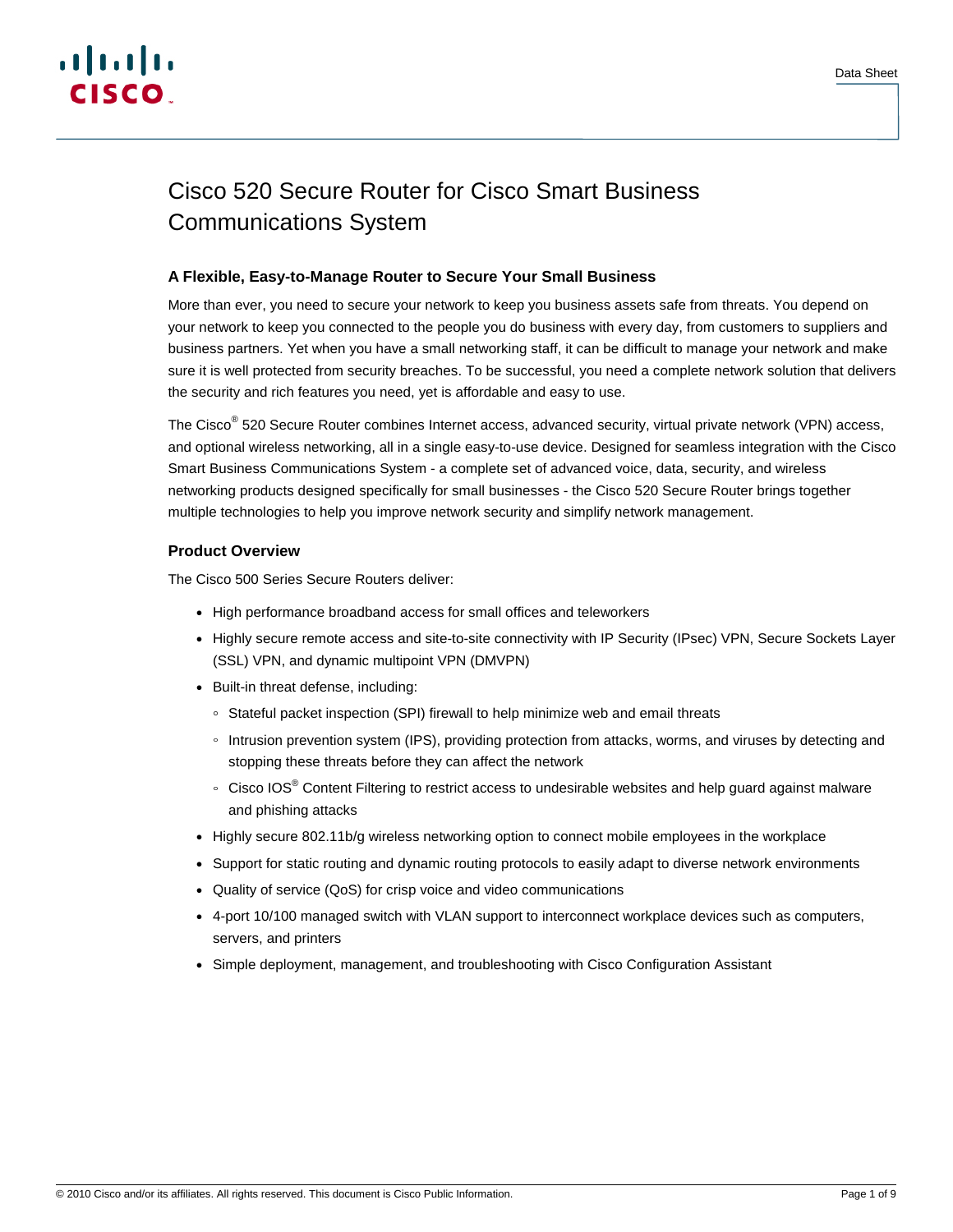Table 1 lists the current Cisco 500 Series Secure Router models.

**Table 1.** Cisco 500 Series Secure Router Models

| <b>Model Number</b> | <b>Part Number</b> | <b>WAN Interface</b>                                  | 802.11b/g Wireless |
|---------------------|--------------------|-------------------------------------------------------|--------------------|
| Cisco SR520         | SR520-FE-K9        | 10/100 Mbps Fast Ethernet                             | <b>No</b>          |
|                     | SR520-ADSL-K9      | Asymmetric DSL (ADSL) over basic<br>telephone service | l No               |
|                     | SR520-ADSLI-K9     | ADSL over ISDN (Annex B)                              | <b>No</b>          |
| Cisco SR520W        | SR520W-FE-K9       | 10/100 Mbps Fast Ethernet                             | Yes                |
|                     | SR520W-ADSL-K9     | ADSL over basic telephone service                     | Yes                |
|                     | SR520W-ADSLI-K9    | ADSL over ISDN (Annex B)                              | Yes                |

Figure 1 shows a Cisco 520 Secure Router with and without wireless connectivity.

**Figure 1.** Cisco 520 Secure Routers



# **Applications**

Part of the Cisco Smart Business Communications System, the Cisco 520 Secure Router is ideal for securely connecting small offices to the Internet or to other company offices. Figure 2 illustrates several different deployment scenarios.



**Figure 2.** Deployment Scenarios for the Cisco 520 Secure Router

This solution can help you accomplish the following:

● **Securely connect your small office:** The Cisco 520 Secure Router is ideal for securely connecting your employees with customers, business partners, and suppliers. Built-in advanced security and encryption lets you do business over the Internet with confidence and peace of mind. For example, online stores can safely perform transactions with credit cards and debit cards.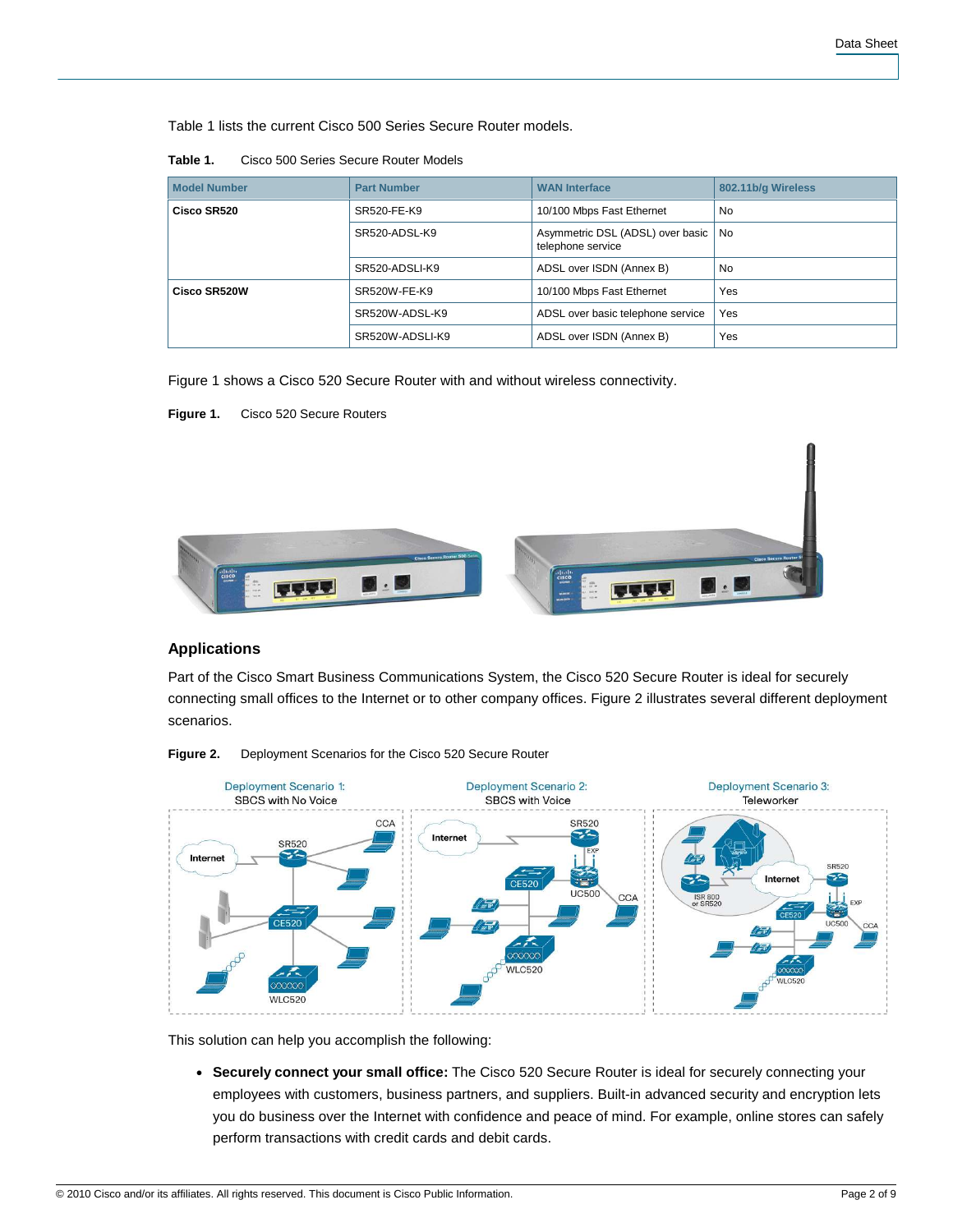- **Move beyond your traditional phone system:** The Cisco 520 Secure Router works hand in hand with other Cisco Smart Business Communications System products, such as the Cisco Unified Communications 500 Series, to transform your business by securely bringing together all of your communications - phone calls, messaging, data, and wireless networking - onto a single network. Your employees can be more productive, and you can save money by managing and paying for just one network.
- **Upgrade your business communications:** If your business is already using the Cisco Smart Business Communications System, you can strengthen security by adding the Cisco 520 Secure Router. Intrusion prevention and Cisco IOS Content Filtering can add to your peace of mind, and intelligent network QoS lets you prioritize voice and data network traffic to improve network performance.
- **Safely connect traveling employees or teleworkers:** The Cisco 520 Secure Router is perfect for travelers or teleworkers who need secure VPN access to office applications and files. QoS features in the Cisco 520 Secure Router help maintain the integrity of voice communications from home offices.

### **Features and Benefits**

The Cisco 520 Secure Router provides:

- **Built-in advanced security:** The Cisco 520 Secure Router includes advanced security features to help protect your business, including a firewall that inspects traffic at the application layer to help protect the network from unauthorized users, an inline intrusion prevention system that provides deep-packet inspection to effectively prevent a wide range of network attacks; built-in encryption using Triple Data Encryption Standard (3DES) and Advanced Encryption Standard (AES) that lets remote employees connect to the network securely using IPsec VPN, SSL VPN, or DMVPN; and Cisco IOS Content Filtering to add another layer of defense against malware and phishing attacks.
- **Increased performance to run concurrent services:** The Cisco 520 Secure Router delivers broadband performance while simultaneously running services such as firewall, intrusion prevention, VPN encryption, and wireless networking. Managing a single, all-in-one router is easier and less expensive than managing multiple network devices.
- **Optional secure wireless networking:** All Cisco 500 Series Secure Router models are available with built-in 802.11b/g wireless access points to enable your employees to access the network when away from their desks. Encryption and compliance with wireless network security standards protect your network traffic every step of the way.
- **Built-in managed switch:** An integrated 4-port 10/100 managed switch can connect computers, printers, and servers in your office. One port on the switch can serve as a network edge (DMZ) to add an additional layer of security to your network. The switch also supports VLANs to let you securely separate traffic on your office network.
- **Simplified deployment and management:** Cisco Configuration Assistant makes it easy to configure, install, and manage the Cisco 520 Secure Router. It can also generate status reports, synchronize passwords, and upgrade software across all of your Cisco network devices, reducing the time your staff devotes to network maintenance. Cisco Configuration Assistant is available for download free of charge at [http://www.cisco.com/go/configassist.](http://www.cisco.com/go/configassist)
- **Quality of service:** The Cisco 520 Secure Router features the QoS intelligence you need to prioritize networking traffic and support crisp delivery of rich voice and video applications.
- **Multiple connectivity options:** The Cisco 520 Secure Router offers a number of options for WAN connectivity, including Fast Ethernet, ADSL over basic telephone service, and ADSL over ISDN, enabling you to connect your offices with the technology that best meets your needs.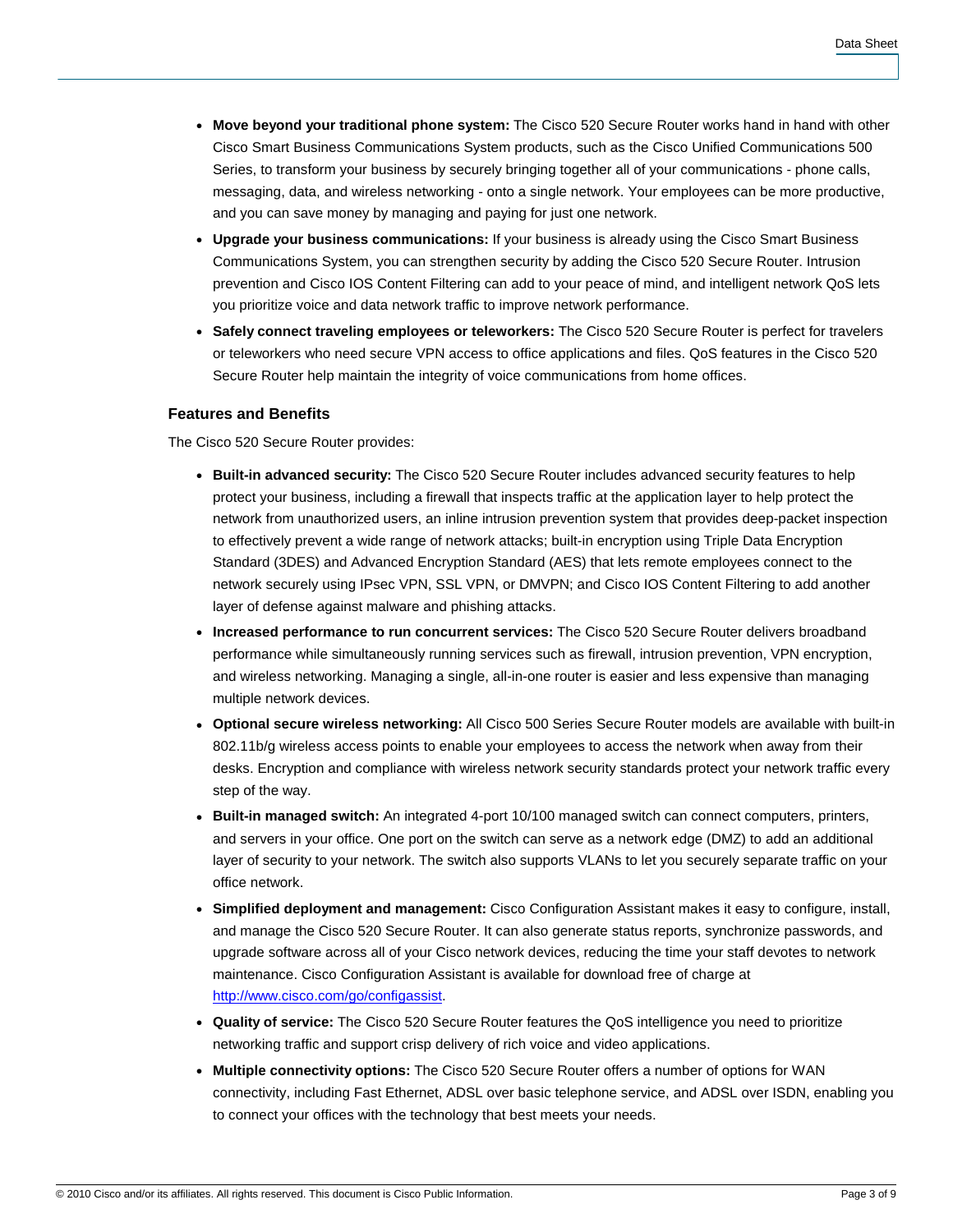● **Seamleass integration with the Cisco Smart Business Communications System:** The Cisco 520 Secure Router was designed as an integral part of this complete system of advanced voice, data, security, and wireless networking for small business.

## **Product Specifications**

Table 2 gives specifications for the Cisco 520 Secure Router. Table 3 lists the Cisco IOS Software features available with the wireless option, and Table 4 gives hardware specifications for the routers.

| Table 2. | Cisco 520 Secure Router Specifications |
|----------|----------------------------------------|
|----------|----------------------------------------|

| <b>Feature</b>                                   | <b>Description</b>                                                                                                                                                                |
|--------------------------------------------------|-----------------------------------------------------------------------------------------------------------------------------------------------------------------------------------|
| Routing protocols and<br>general router features | • Routing Information Protocol (RIP) versions 1 and 2<br>• Open Shortest Path First (OSPF) Protocol                                                                               |
|                                                  | • Cisco Express Forwarding                                                                                                                                                        |
|                                                  | • Port Address Translation (PAT)                                                                                                                                                  |
|                                                  | • RFC 1483/2684                                                                                                                                                                   |
|                                                  | • Point-to-Point Protocol over ATM (PPPoA) (DSL models only)                                                                                                                      |
|                                                  | • Point-to-Point Protocol over Ethernet (PPPoE)                                                                                                                                   |
|                                                  | • 802.1d Spanning Tree Protocol                                                                                                                                                   |
|                                                  | • Dynamic Host Configuration Protocol (DHCP) server/relay/client                                                                                                                  |
|                                                  | • Dynamic Domain Name System (DNS)                                                                                                                                                |
| Recommended number of<br>users                   | Up to 50                                                                                                                                                                          |
| <b>IPv6</b> features                             | • IPv6 addressing architecture                                                                                                                                                    |
|                                                  | • IPv6 name resolution                                                                                                                                                            |
|                                                  | • IPv6 statistics                                                                                                                                                                 |
|                                                  | • IPv6 translation-transport packets between IPv6-only and IPv4-only endpoints                                                                                                    |
|                                                  | · Internet Control Message Protocol (ICMP) v6                                                                                                                                     |
|                                                  | • IPv6 DHCP                                                                                                                                                                       |
| <b>DSL and ATM features</b>                      | • ATM Variable Bit Rate/real time (VBR-rt)                                                                                                                                        |
| (DSL models only)                                | • ATM Unspecified Bit Rate (UBR), Constant Bit Rate (CBR), and Variable Bit Rate/non-real time (VBR-nrt)                                                                          |
|                                                  | • ATM Operation, Administration, and Maintenance (OAM) support for F5 continuity check; segment and end-to-end<br>loopback; and Interim Local Management Interface (ILMI) support |
|                                                  | • 10 virtual circuits                                                                                                                                                             |
| <b>Security features</b>                         | Secure connectivity:                                                                                                                                                              |
|                                                  | • 10 SSL VPN tunnels                                                                                                                                                              |
|                                                  | • 20 IPsec VPN tunnels                                                                                                                                                            |
|                                                  | • Hardware-accelerated 3DES and AES                                                                                                                                               |
|                                                  | • Dynamic multipoint VPN (DMVPN)                                                                                                                                                  |
|                                                  | • IPsec pass-through                                                                                                                                                              |
|                                                  | • Point-to-Point Tunneling Protocol (PPTP) pass-through                                                                                                                           |
|                                                  | • Stateful packet inspection firewall                                                                                                                                             |
|                                                  | • Intrusion prevention system                                                                                                                                                     |
|                                                  | • Advanced application inspection and control                                                                                                                                     |
|                                                  | • Cisco IOS Content Filtering                                                                                                                                                     |
|                                                  | • Network Address Translation (NAT) transparency                                                                                                                                  |
|                                                  | •802.1                                                                                                                                                                            |
|                                                  | • Secure HTTP (HTTPS), FTP, and Telnet authentication proxies                                                                                                                     |
|                                                  | • No service password recovery                                                                                                                                                    |
|                                                  | • Access control lists (ACLs)                                                                                                                                                     |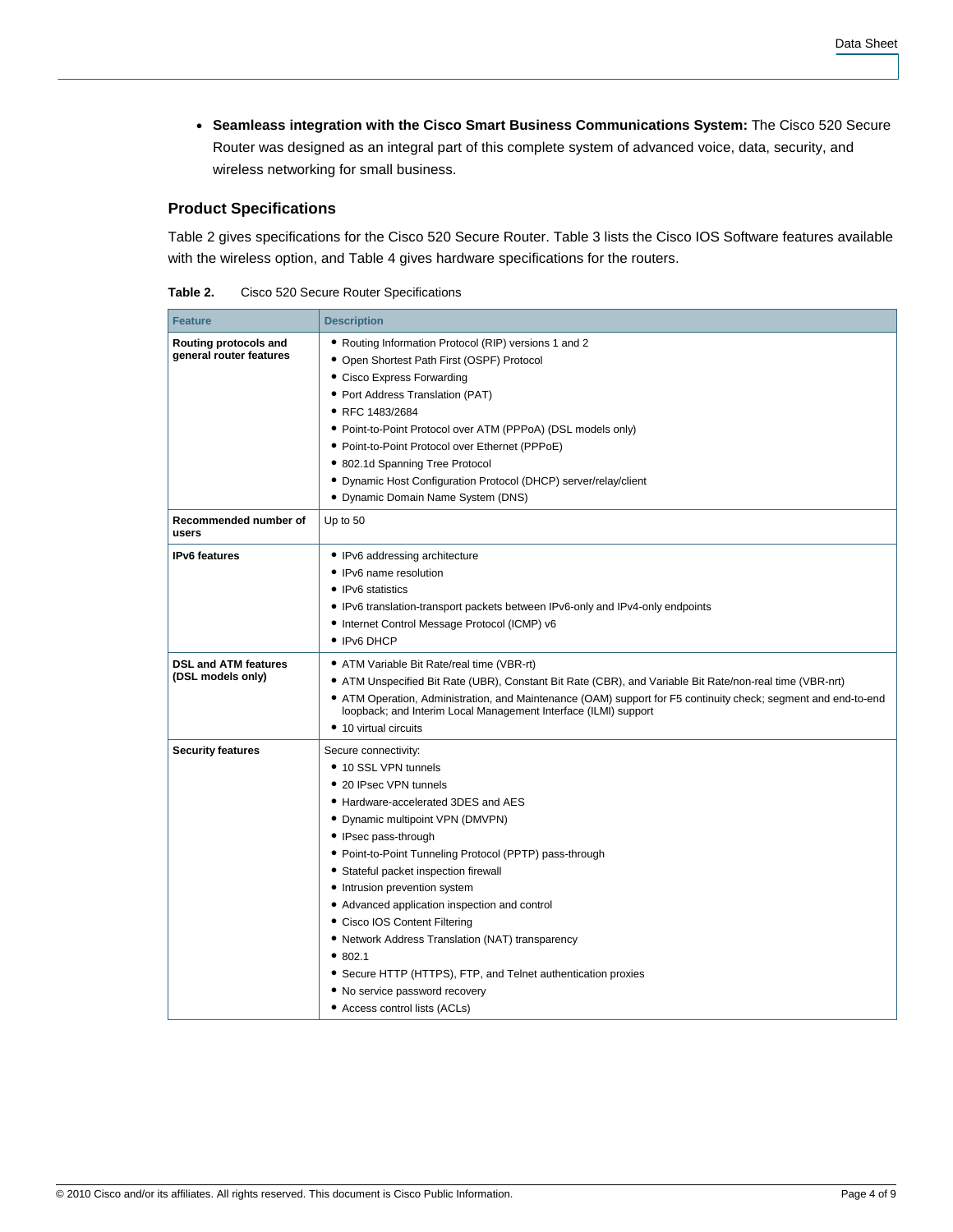| <b>Feature</b>             | <b>Description</b>                                                                                  |
|----------------------------|-----------------------------------------------------------------------------------------------------|
| QoS features               | • Weighted fair queuing (WFQ)                                                                       |
|                            | • Class-based WFQ (CBWFQ)                                                                           |
|                            | • Low-latency queuing (LLQ)                                                                         |
|                            | • Class-based QoS MIB                                                                               |
|                            | • Prefragment before encryption                                                                     |
|                            | • TX ring adjustment                                                                                |
|                            | • Virtual circuit (VC) bundling                                                                     |
|                            | • Policy-based routing (PBR)                                                                        |
|                            | • Per-VC queuing                                                                                    |
|                            | • Per-VC traffic shaping                                                                            |
| <b>Management features</b> | • Cisco Configuration Assistant                                                                     |
|                            | • Management of LAN switch ports                                                                    |
|                            | • Telnet, Simple Network Management Protocol (SNMP v3), command-line interface, and HTTP management |
|                            | • RADIUS and TACACS+                                                                                |
| <b>VLAN support</b>        | Support for 4 VLANs                                                                                 |

| Table 3. | Cisco IOS Software Features on Cisco 520 Secure Router: WLAN Features (Available with Wireless Option) |  |
|----------|--------------------------------------------------------------------------------------------------------|--|
|          |                                                                                                        |  |

| <b>Feature</b>                  | <b>Description</b>                                                                                                                                                                                                                                                                                                                                                                                                                                                                                                                                                                                                                                                                                                                                                                                                                                |
|---------------------------------|---------------------------------------------------------------------------------------------------------------------------------------------------------------------------------------------------------------------------------------------------------------------------------------------------------------------------------------------------------------------------------------------------------------------------------------------------------------------------------------------------------------------------------------------------------------------------------------------------------------------------------------------------------------------------------------------------------------------------------------------------------------------------------------------------------------------------------------------------|
| <b>WLAN hardware features</b>   | • 802.11b/q<br>• Automatic rate selection for 802.11b/g<br>• Indoor range: 1 Mbps at 320 ft<br>• Wireless Ethernet Compatibility Alliance (WECA) interoperability<br>• Default antenna gain: 2.2 dBi                                                                                                                                                                                                                                                                                                                                                                                                                                                                                                                                                                                                                                              |
| <b>WLAN software features</b>   | • Maximize throughput or maximize range option<br>• Universal Client Mode (allows radio to connect router to external WLAN network)<br>• Wi-Fi Multimedia (WMM) certification<br>• Service Set Identification (SSID) globalization                                                                                                                                                                                                                                                                                                                                                                                                                                                                                                                                                                                                                |
| <b>WLAN security features</b>   | • 802.1<br>• 802.11i<br>• Wi-Fi Protected Access (WPA) and AES (WPA2)<br>• Extensible Authentication Protocol (EAP) authentication: Cisco LEAP, Protected EAP (PEAP), EAP Transport<br>Layer Security (EAP-TLS), EAP Flexible Authentication via Secure Tunneling (EAP-FAST), EAP Subscriber<br>Identity Module (EAP-SIM), EAP Message Digest Algorithm 5 (EAP-MD5), EAP Tunneled Transport Layer Security<br>(EAP-TTLS)<br>• Static and dynamic Wired Equivalent Privacy (WEP)<br>• Temporal Key Integrity Protocol (TKIP)/Simple Security Network (SSN) encryption<br>• MAC authentication/filter<br>• User database for survivable local authentication using Cisco LEAP and EAP-FAST<br>• Configurable limit to the number of wireless clients<br>• Configurable RADIUS accounting for wireless clients<br>• PSK (Pre-Shared Keys) (WPA-SOHO) |
| <b>SSIDs</b>                    | 10                                                                                                                                                                                                                                                                                                                                                                                                                                                                                                                                                                                                                                                                                                                                                                                                                                                |
| <b>Wireless VLANs</b>           | 10                                                                                                                                                                                                                                                                                                                                                                                                                                                                                                                                                                                                                                                                                                                                                                                                                                                |
| <b>Encrypted wireless VLANs</b> | 4                                                                                                                                                                                                                                                                                                                                                                                                                                                                                                                                                                                                                                                                                                                                                                                                                                                 |
| <b>MBSSIDs</b>                  | $\overline{2}$                                                                                                                                                                                                                                                                                                                                                                                                                                                                                                                                                                                                                                                                                                                                                                                                                                    |

#### **Table 4.** Cisco 520 Secure Router Hardware

| <b>Feature</b>       | <b>Description</b>                                                                                                         |
|----------------------|----------------------------------------------------------------------------------------------------------------------------|
| <b>Default DRAM</b>  | 128 MB                                                                                                                     |
| <b>Maximum DRAM</b>  | 128 MB                                                                                                                     |
| Default flash memory | 36 MB                                                                                                                      |
| Maximum flash memory | 36 MB                                                                                                                      |
| <b>LAN switch</b>    | Managed 4-port 10/100BASE-T with autosensing medium dependent interface (MDI)/MDI crossover (MDI-X) for auto-<br>crossover |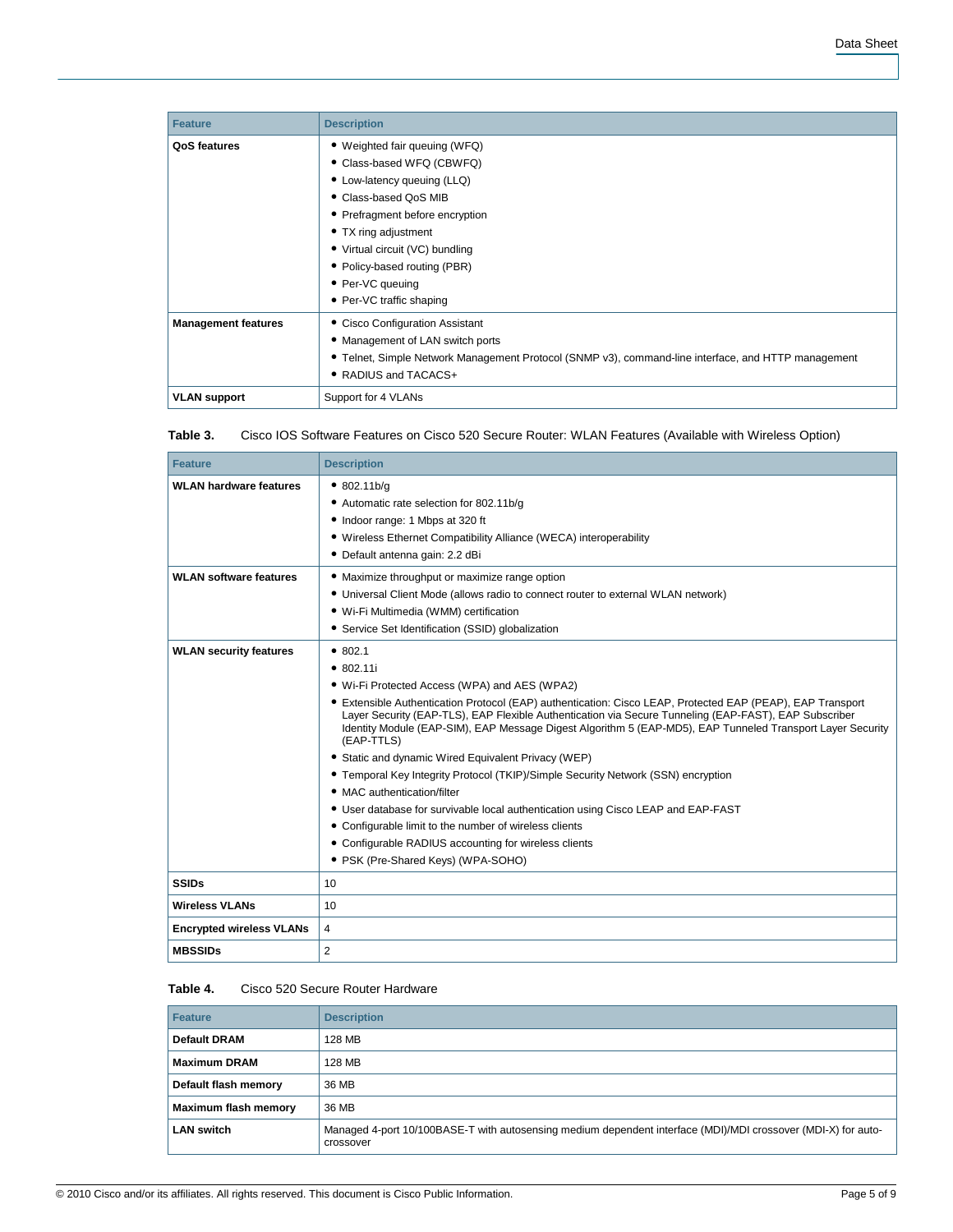| <b>Feature</b>                 | <b>Description</b>                                                                                                                                                                                                         |  |  |
|--------------------------------|----------------------------------------------------------------------------------------------------------------------------------------------------------------------------------------------------------------------------|--|--|
| <b>Console port</b>            | RJ-45                                                                                                                                                                                                                      |  |  |
| <b>LEDs</b>                    | PPP, VPN, ADSL, WLAN, LAN                                                                                                                                                                                                  |  |  |
| <b>External power supply</b>   | Universal 100 to 240V AC                                                                                                                                                                                                   |  |  |
|                                | • ST-Microelectronics 20190 chipset                                                                                                                                                                                        |  |  |
| <b>DSL specifications</b>      | • Supports ADSL over basic telephone service with Annex A and Annex B ITU G.992.1 (ADSL), G.992.3 (ADSL2),                                                                                                                 |  |  |
|                                | and G.992.5 (ADSL2+)                                                                                                                                                                                                       |  |  |
|                                | • G.994.1 ITU G.hs                                                                                                                                                                                                         |  |  |
|                                | • Complies with T1.413 ANSI ADSL DMT issue 2                                                                                                                                                                               |  |  |
|                                | • DSL Forum TR-067                                                                                                                                                                                                         |  |  |
|                                | • The chipset does not provide interoperability with carrierless amplitude modulation/phase modulation (CAP)-based<br><b>ADSL</b> lines                                                                                    |  |  |
|                                | • Annex A and Annex B are supported starting with Cisco IOS Software Release 12.4(4)T                                                                                                                                      |  |  |
|                                | • The ADSL2 standard (ITU G.992.3) adds new features and functions targeted at improving ADSL performance and                                                                                                              |  |  |
|                                | interoperability. In addition, the standard adds support for new applications, services, and deployment scenarios.                                                                                                         |  |  |
|                                | Among the changes are improvements in data rate and reach performance, rate adaptation, improved diagnostics,<br>and power enhancements. The conventional ADSL standard (ITU G.992.1) provides downstream data rates of up |  |  |
|                                | to 8 Mbps and upstream data rates of up to 0.8 Mbps, and ADSL2 provides higher downstream rates of up to 12                                                                                                                |  |  |
|                                | Mbps and upstream data rates of up to 1 Mbps.<br>• The ADSL2+ standard (ITU G.992.5) doubles the bandwidth used for downstream data transmission, effectively                                                              |  |  |
|                                | doubling the maximum downstream data rates and achieving downstream data rates of up to 24 Mbps and                                                                                                                        |  |  |
|                                | upstream data rates of up to 1.5 Mbps.                                                                                                                                                                                     |  |  |
| <b>Wireless Specifications</b> |                                                                                                                                                                                                                            |  |  |
| Data rates supported           | 1, 2, 5.5, 6, 9, 11, 12, 18, 24, 36, 48, and 54 Mbps                                                                                                                                                                       |  |  |
| <b>Receive sensitivity</b>     | • 802.11b                                                                                                                                                                                                                  |  |  |
|                                | $\degree$ -94 dBm @ 1 Mbps                                                                                                                                                                                                 |  |  |
|                                | $\cdot$ -93 dBm @ 2 Mbps                                                                                                                                                                                                   |  |  |
|                                | $\degree$ -92 dBm @ 5.5 Mbps                                                                                                                                                                                               |  |  |
|                                | $\degree$ -90 dBm @ 11 Mbps                                                                                                                                                                                                |  |  |
|                                | • 802.11g                                                                                                                                                                                                                  |  |  |
|                                | $\cdot$ -92 dBm @ 6 Mbps                                                                                                                                                                                                   |  |  |
|                                | $\degree$ -90 dBm @ 9 Mbps                                                                                                                                                                                                 |  |  |
|                                | $\degree$ -89 dBm @ 12 Mbps<br>$\degree$ -87 dBm @ 18 Mbps                                                                                                                                                                 |  |  |
|                                | $\degree$ -85 dBm @ 24 Mbps                                                                                                                                                                                                |  |  |
|                                | $\degree$ -81 dBm @ 36 Mbps                                                                                                                                                                                                |  |  |
|                                | $\degree$ -76 dBm @ 48 Mbps                                                                                                                                                                                                |  |  |
|                                | $\degree$ -73 dBm @ 54 Mbps                                                                                                                                                                                                |  |  |
| <b>Maximum transmit power</b>  | Note: Maximum power setting is subject to change by channel and by region, depending on regulations.                                                                                                                       |  |  |
|                                | • 802.11b: average 80 mW (19 dBm), peak (FCC) 245 mW (23.9 dBm)                                                                                                                                                            |  |  |
|                                | $\bullet$ 802.11g: average 50 mW (17 dBm)                                                                                                                                                                                  |  |  |
| <b>Immunity</b>                | • IEC 61000-4-2:1995 Immunity to Electrostatic Discharges                                                                                                                                                                  |  |  |
|                                | • IEC 61000-4-3:1995 Immunity to Radio Frequency Electromagnetic Fields                                                                                                                                                    |  |  |
|                                | • IEC 61000-4-4:1995 Immunity to Electrical Fast Transients                                                                                                                                                                |  |  |
|                                | • IEC 61000-4-5:1995 Immunity to Power Line Transients (Surges)                                                                                                                                                            |  |  |
|                                | • IEC 61000-4-6:1996 Immunity to Radio Frequency Induced Conducted Disturbances                                                                                                                                            |  |  |
|                                | • IEC 6100-4-8: 1003 Immunity to Power-Frequency Magnetic Fields (N/A for most Cisco equipment)                                                                                                                            |  |  |
|                                | • IEC 61000-4-11:1995 Immunity to Voltage Dips, Voltage Variations, and Short Voltage Interruptions                                                                                                                        |  |  |
| Physical dimensions and        | Product dimensions:                                                                                                                                                                                                        |  |  |
| weight                         | • W x D x H = 10.578 x 8.289 x 1.719 in. (268.68 x 210.54 x 43.66 mm) (nonwireless models)                                                                                                                                 |  |  |
|                                | • W x D x H = 10.578 x 8.65 x 1.719 in. (268.68 x 219.72 x 43.66 mm) (wireless models with antenna connectors,<br>excludes antennae)                                                                                       |  |  |
|                                | • Weight: 3.0 lb (1.36 kg) maximum                                                                                                                                                                                         |  |  |
|                                |                                                                                                                                                                                                                            |  |  |
| Power                          | Product power specifications:<br>• AC input voltage: 100 to 240 VAC                                                                                                                                                        |  |  |
|                                | • Frequency: 50 to 60 Hz                                                                                                                                                                                                   |  |  |
|                                | · Maximum output power: 26W                                                                                                                                                                                                |  |  |
|                                | • Output voltages: 5 and 12V                                                                                                                                                                                               |  |  |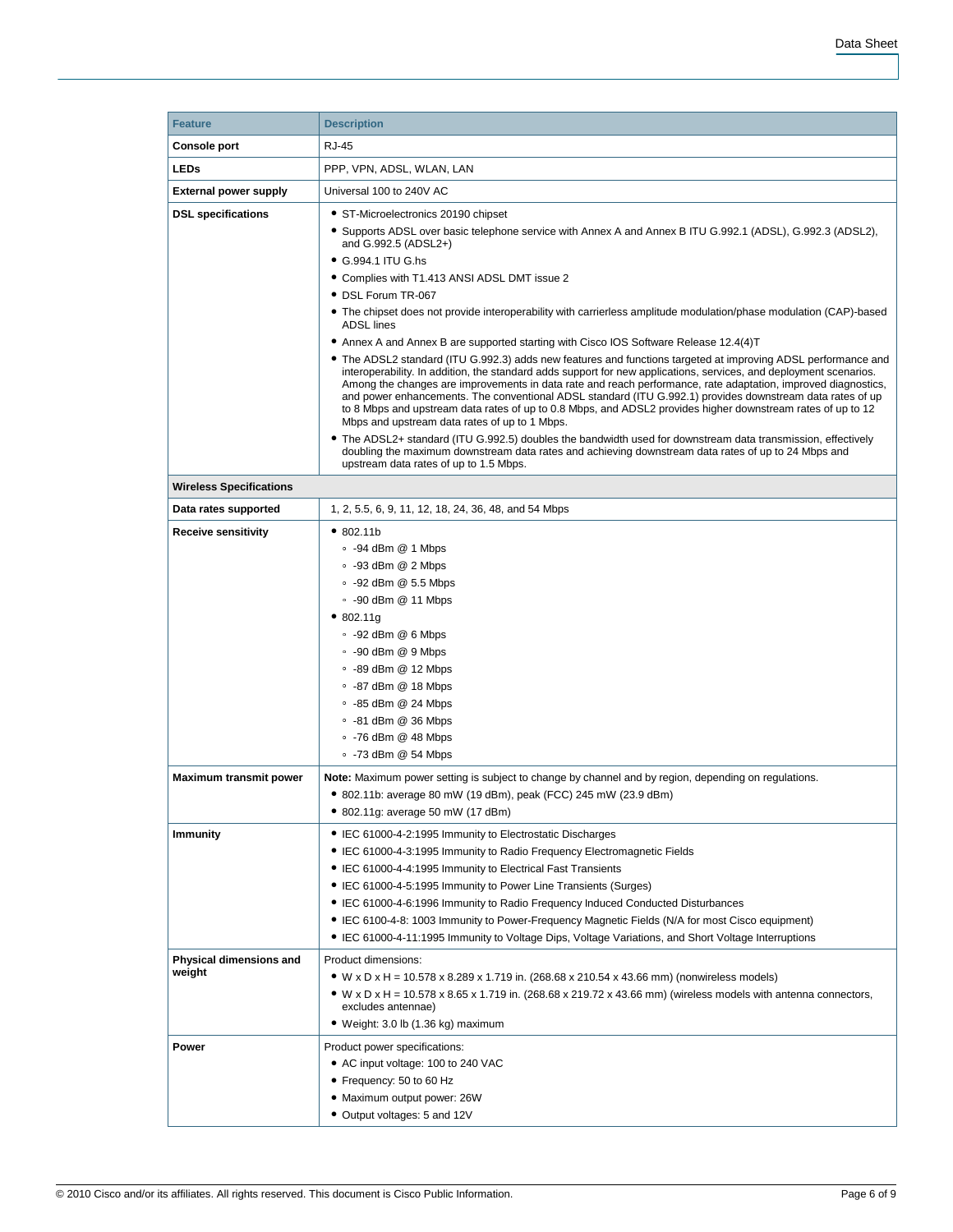| <b>Feature</b>           | <b>Description</b>                                                   |
|--------------------------|----------------------------------------------------------------------|
| Approvals and compliance | • UL 1950/ CSA 950-95, third edition                                 |
|                          | • IEC 950, second edition with amendments 1, 2, 3, and 4             |
|                          | • IEC/EN 60950-1, first edition                                      |
|                          | • CS-03, Canadian Telecom Requirements                               |
|                          | • FCC Part 68 U.S. Telecom Requirements                              |
|                          | • AS/NZS 3260: 1996 with amendments 1, 2, 3, and 4                   |
|                          | • ETSI 300-047                                                       |
|                          | • TS 001 with amendment 1                                            |
|                          | $\bullet$ EMI                                                        |
|                          | • AS/NRZ 3548:1992 Class B                                           |
|                          | • CFR 47 Part 15 Class B                                             |
|                          | • EN60555-2 Class B                                                  |
|                          | $\bullet$ EN55022 Class B                                            |
|                          | • VCCI Class II                                                      |
|                          | • ICES-003, Issue 2, Class B, April 1997S                            |
|                          | • IEC 1000-3-2                                                       |
|                          | • UNI 3.1/4.0 PVC                                                    |
| <b>Certifications</b>    |                                                                      |
|                          | <b>CERTIFIED</b>                                                     |
| <b>Environmental</b>     | • Nonoperating temperature: -4° to 149° (-20° to 65° C)              |
| operating range          | • Nonoperating humidity: 5% to 95% relative humidity (noncondensing) |
|                          | • Nonoperating altitude: 0 to 15,000 ft (0 to 4570 m)                |
|                          | • Operating temperature: 32° to 104F (0° to 40°C)                    |
|                          | • Operating humidity: 10% to 85%, relative humidity (noncondensing)  |
|                          | • Operating altitude: 0 to 10,000 ft (0 to 3000 m)                   |

# **DSLAM Interoperability**

Table 5 lists the supported DSL Access Multiplexers (DSLAMs) for the Cisco 520 Secure Router.

|                                                | Cisco SR520-ADSL-K9 Cisco SR520W-<br><b>ADSL-K9 (Basic Telephone Service)</b> | Cisco SR520-ADSLI-K9 Cisco<br>SR520W-ADSL1-K9 (ISDN) |  |  |  |
|------------------------------------------------|-------------------------------------------------------------------------------|------------------------------------------------------|--|--|--|
| <b>DSLAM Model Name: Cisco 6260</b>            |                                                                               |                                                      |  |  |  |
| Chipset: Globespan                             | No<br>Yes                                                                     |                                                      |  |  |  |
| DSLAM Model Name: Siemens XpressLink Ver. 2.1  |                                                                               |                                                      |  |  |  |
| Yes<br>No<br>Chipset: Texas Instruments        |                                                                               |                                                      |  |  |  |
| DSLAM Model Name: Siemens XpressLink Ver. 2.0  |                                                                               |                                                      |  |  |  |
| Chipset: Texas Instruments<br><b>No</b><br>Yes |                                                                               |                                                      |  |  |  |
| <b>DSLAM Model Name: ECI Hi-Focus</b>          |                                                                               |                                                      |  |  |  |
| Chipset: ADI                                   | No                                                                            | Yes                                                  |  |  |  |
| Chipset: ADI Anaconda                          | <b>No</b>                                                                     | Yes                                                  |  |  |  |
| <b>Chipset: Analog Devices</b>                 | Yes                                                                           | <b>No</b>                                            |  |  |  |
| DSLAM Model Name: Alcatel 7300                 |                                                                               |                                                      |  |  |  |
| Chipset: Globespan                             | No                                                                            | Yes                                                  |  |  |  |
| Chipset: Alcatel/ST<br>No<br>Yes               |                                                                               |                                                      |  |  |  |
| <b>DSLAM Model Name: Lucent Stinger</b>        |                                                                               |                                                      |  |  |  |
| Chipset: Globespan                             | Yes                                                                           | Yes                                                  |  |  |  |

| Table 5. | Cisco 520 Secure Router DSLAM Interoperability |
|----------|------------------------------------------------|
|----------|------------------------------------------------|

# **ADSL2+ Support**

Table 6 lists the supported ADSL2+ line cards for the Cisco 520 Secure Router.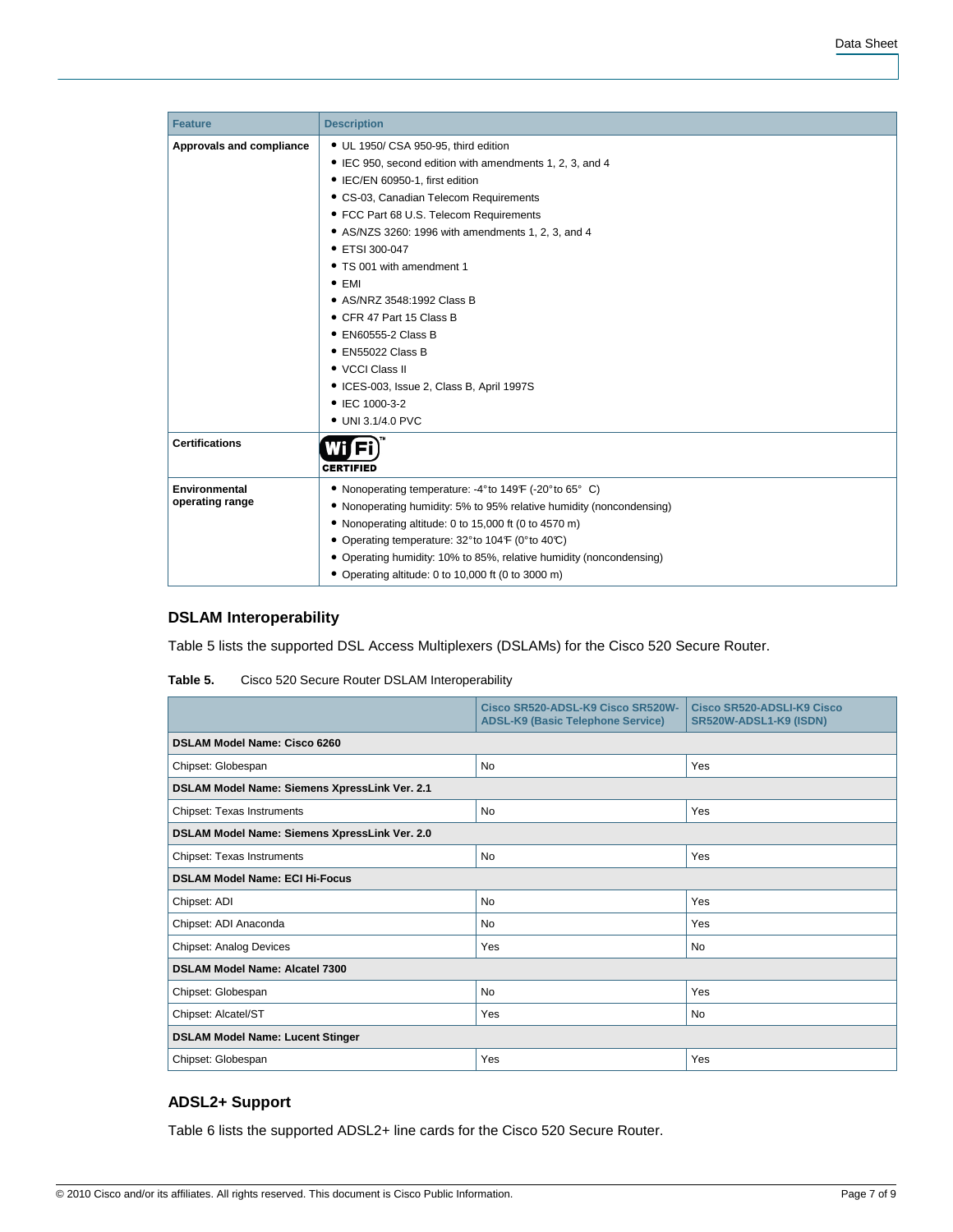#### **Table 6.** ADSL2+ Support

| <b>DSLAM</b>           | <b>Line Card</b>                           | <b>Line Card Chipset</b>        | <b>DSLAM Firmware</b> |
|------------------------|--------------------------------------------|---------------------------------|-----------------------|
| Alcatel 7300           | ADSL2/2+ basic telephone service (Annex A) | ADLT-D (24-port)/Broadcom       | L7D6AA47.020          |
| <b>Lucent Stinger</b>  | ADSL2/2+ basic telephone service (Annex A) | stngr-72-gs-adsl-card/ Conexant | 9.7.1e <sub>64</sub>  |
| Alcatel 7300           | ADSL2/2+ basic telephone service (Annex A) | ABLT-D (24-port)/Broadcom       | L7D6AA47.174          |
| <b>Lucent Stinger</b>  | ADSL2/2+ basic telephone service (Annex A) | stngr-72-gs-adsl-card/Conexant  | 9.9.1 (E.67.1.36)     |
| <b>ECI SAM480</b>      | ADSL2/2+ basic telephone service (Annex A) | ATUC-32/Infineon                | A4 9.00.56            |
| <b>Ericsson EDA2.1</b> | ADSL2/2+ basic telephone service (Annex A) | EDN312xp/Broadcom               | CXC 132 7380 R2C09    |
| Alcatel 7300           | ADSL2+ ISDN (Annex B)                      | ADLT-F (24-port)/Broadcom       | L7D6AA47.020          |

### **Ordering**

Table 7 lists the part numbers for the Cisco 520 Secure Router.

| <b>Product Part Numbers</b><br>Table 7. |
|-----------------------------------------|
|-----------------------------------------|

| <b>Part Number/SKU</b>  | <b>Product</b>                                                                                              |
|-------------------------|-------------------------------------------------------------------------------------------------------------|
| <b>SR520-FE-K9</b>      | 4-port Cisco 520 Secure Router, Fast Ethernet WAN                                                           |
| <b>SR520W-FE-K9</b>     | 4-port Cisco 520 Secure Router, Fast Ethernet WAN, 802.11b/g compliant                                      |
| SR520-ADSL-K9           | 4-port Cisco 520 Secure Router, ADSL over POTS (basic telephone service) (Annex A) WAN                      |
| SR520W-ADSL-K9          | 4-port Cisco 520 Secure Router, ADSL over POTS (basic telephone service) (Annex A) WAN, 802.11b/q compliant |
| SR520-ADSLI-K9          | 4-port Cisco 520 Secure Router, ADSL over IDSN (Annex B) WAN                                                |
| SR520W-ADSLI-K9         | 4-port Cisco 520 Secure Router, ADSL over ISDN (Annex B) WAN, 802.11b/q compliant                           |
| FL-WEBVPN-10-K9         | SSL VPN Feature License for up to 10 users                                                                  |
| SL-CNFIL-87x-1Y         | 1-year subscription to Cisco IOS Content Filtering for Cisco 520 Series Secure Router                       |
| <b>SL-CNFIL-8xx-TRI</b> | 30-day free trial license of Cisco IOS Content Filtering for Cisco 520 Series Secure Router                 |

## **Secure Connectivity for Your Business**

The network is becoming a key part of your most important business operations. To keep your business running at its best, and to give customers the service they expect, you need a network that is secure, powerful, and flexible.

The Cisco 520 Secure Router helps make communications easier by connecting customers to your business and your employees to each other. It delivers the solid security, secure VPN access, and advanced routing you need. At the same time, it helps you control costs, reduce your need for separate network equipment, and simplify network management. The Cisco 520 Secure Router is an important part of the Cisco Smart Business Communications System, which brings you communications capabilities usually found only at larger companies - at an affordable price. Whether you are starting up a small business or expanding a successful one, the Cisco 520 Secure Router can help you get connected today and grow smoothly in the future.

#### **Service and Support**

Cisco offers a wide range of service programs to help you accelerate your business success. These innovative services are delivered through a unique combination of people, processes, tools, and partners, to keep you and your customers satisfied. Cisco Services help you protect your technology investment and keep your network running at its best. Cisco Services also help you prepare your network for new applications to extend network intelligence and help your business thrive. For more information about Cisco Services, see [http://www.cisco.com/go/services.](http://www.cisco.com/go/services)